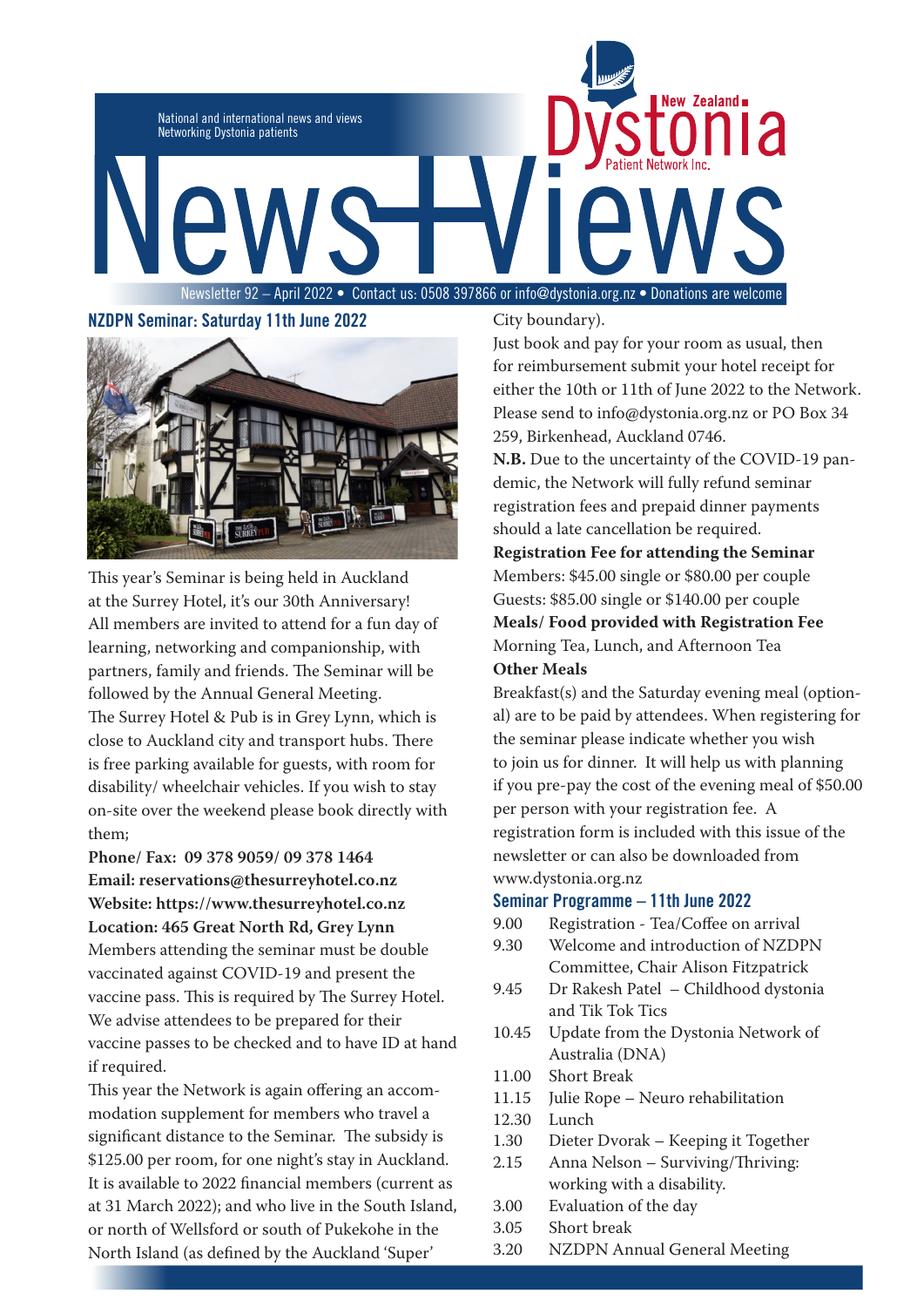Speakers are happy to take questions after their presentations, but please restrict these to general issues rather than your own diagnosis and treatment.

# **NZDPN Annual General Meeting**

## **AGENDA**

- Apologies
- Minutes of Previous AGM
- Financial Report
- Annual Report from Executive Committee
- Election of Officers
- General Business

All members are welcome to attend the AGM, but you need to be a 2022 financial member in order to vote.

# **Evening Programme**

6.30 Buffet dinner at the Surrey Hotel is optional, but we hope you will stay for the meal as this is an excellent way to socialise with other dystonians.

# **Speakers**

# **Dr Rakesh Patel**

*MBChB, Dip Paeds, FRACP* Dr Rakesh Patel is the Chairman of the NZ Paediatric Clinical Network and Consultant Paediatric Neurologist at the Starship Children's Hospital in Auckland.

Dr Patel's main interests are general paediatric neurology and neuromuscular disease.

He is an AOCNA national delegate, clinical advisor to MDA NZ, an honorary lecturer in Paediatrics at the University of Auckland and a member of the Royal Australian College of Physicians Advanced Training Committee.



# **Dieter Dvorak**

*Clinical Health Psychologist* Dieter initially worked in accident rehabilitation as a case manager and rehab advisor 1981 to 1993 (Germany) He studied psychology at the Eberhard Karls University Tue-

bingen (Germany) 1994/95 and Massey University to become a Clinical Psychologist (1996 – 2001) Dieter worked initially in Adult Mental Health 2001 to 2005 but since then in physical health (Regional Acquired Brain Injury service 2005 to 2011 and

Waitemata DHB Pain service since 2011) He created the Flexible Pain Response workshop as an educational intervention designed to help chronic pain patients learning how to minimise the impact of medical treatment resistant pain on their quality of life.

He is one of Auckland's most experienced "Acceptance and Commitment Therapy/ACT" practitioners. "ACT" is the newest form of Cognitive Behaviour Therapy/CBT on which the chronic pain course is built upon.

# **Julie Rope and Nicola Merrilees**

- Rope Neuro Rehabilitation / Duncan Foundation



**Julie Rope Nicola Merrilees** 

Julie Rope is an Auckland based physiotherapist who has a passion for working with the neurological patient population, ensuring they have access to assessment and support wherever they live in New Zealand, and sharing knowledge with other professionals about neurological condition management. Julie leads the expert team of Duncan Foundationaccredited, neuromuscular condition-specific clinicians, across New Zealand. Nicola Merrilees is an Occupational Therapist, specialising in neurology and specifically, rehabilitation of upper limb impairments. Nicola has been delivering services on behalf of the Duncan Foundation to people with focal hand dystonia.



### **Anna Nelson**

Anna works at AUT University as the Practice Manager, Disability Support. She has worked at AUT for over 12 years, and in the disability tertiary sector for over 15 years. Anna experiences a physical

disability, Cerebral Palsy, and now in her early 40's, Anna considers herself a veteran of 'wobble and shake'. She rarely sees her disability as a limitation and lives life to its fullest.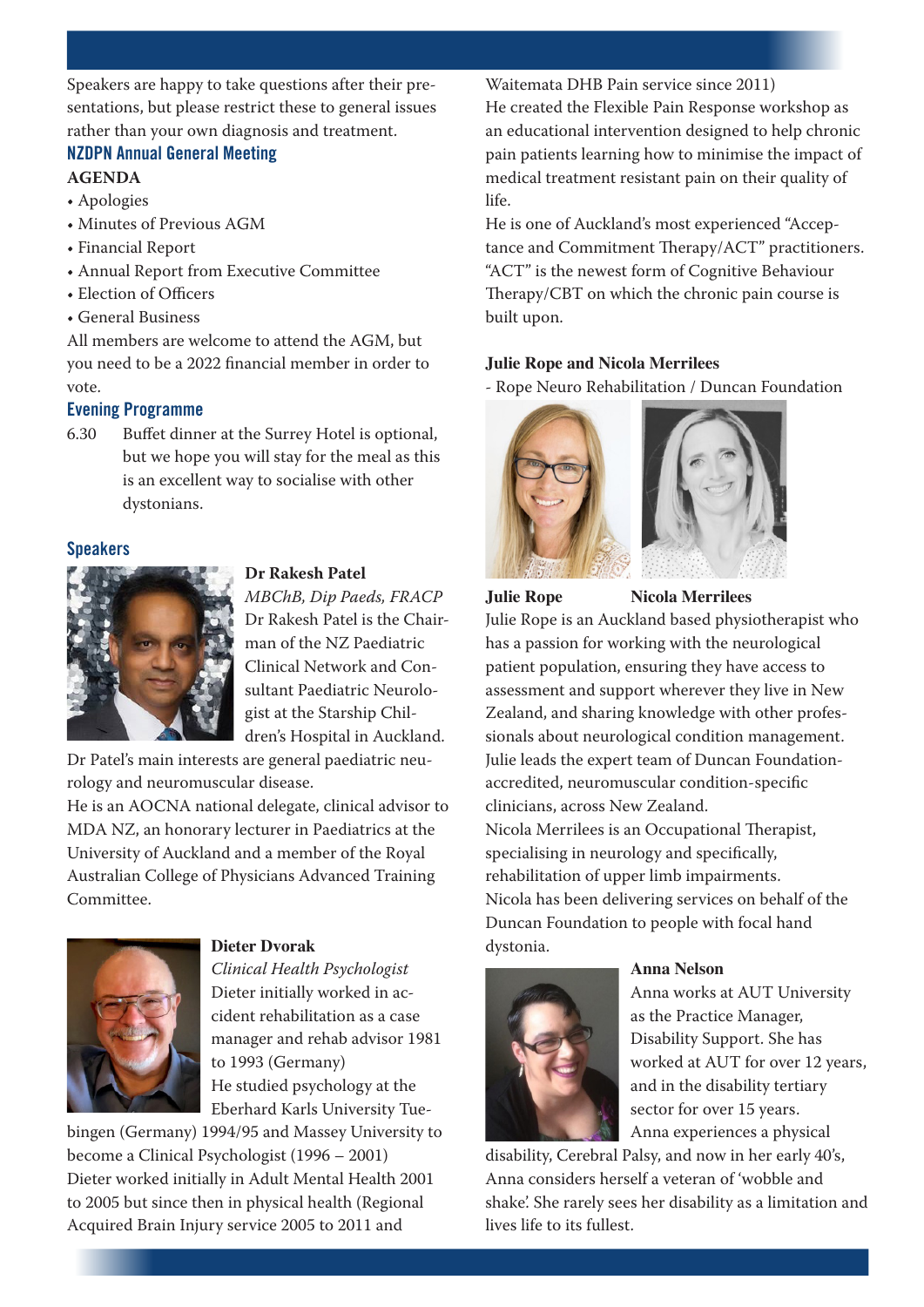### **The Botox Clinic during COVID**

As a veteran of over 80 Botox injections for my laryngeal dystonia since 1991, I was not sure what to expect when I was given an appointment at Neurophysiology at Auckland City Hospital in February. It was Level Red. The world had changed since New Zealand had, more or less successfully, kept COVID out of the community for many months. After passing through reception where I was courte-

ously asked several screening questions, it was up in the lift to Level 8. The waiting room was empty; no nervous but excited patients swapping war stories about their struggles with SD and how they had been coping since the previous injection. No opportunity to leave any Network pamphlets in the room and invite new people to join. Double-masked as a precaution, I was ushered into a drab corridor with single chairs spaced 3 m apart. Masked up, and too far apart, conversation was not possible.



Eventually I was called in to the treatment room. Drs Vokes and Walker were in full PPE, with plastic gowns and N-95 masks. But otherwise it felt like a normal appointment - friendly banter, confirmation

of the dose for this treatment, and then the usual hooking-up to the ECG machine before the needle enters the larynx.

With our hospital system under extreme stress, I can only admire, with gratitude, the professionalism and commitment of our healthcare professionals.

### **Message from the Chair ~Alison Fitzpatrick**

Kia ora koutou, greetings to you all.

The last couple of months have seen the Committee working on preparations for our June 2022 seminar. We are super excited about this one, because it is the network's 30th anniversary.

As always, we have a wonderful array of speakers and guests lined up, so we can guarantee a day of interesting conversation and information. It's a celebration too, so there will be cake!

As we know from the last two years, everything is COVID dependent – but we have decided to plan for a successful day and hope for the best. *Can't wait to see you there!*

### **Breathing well - Dr Tania Clifton-Smith**

# **Breathe Nose,** Low and Slow.

*('Nine To Noon' RNZ 14 October 2021)* 

Dr Clifton-Smith speaks with Kathryn Ryan about her new book 'How to Take a Breath'. "Your breathing is the conductor of the orchestra. If you're not breathing well nothing will work in harmony," says physiotherapist Tania Clifton-Smith. The breathing dysfunction specialist has 30 years' experience and is co-founder, along with Dinah Bradley, of the first independent Breathing Pattern Disorders clinic in Australasia. They developed the BradCliff breathing method to reduce stress, improve sleep, think clearly and improve performance in sports and at work.

"The first step in good practice of breathing is to check during the day on your body and understand how it's feeling when you're stressed, she says."[Have] little reminders to stop, feel your body, how tense are you, are your shoulders tight and tense, then feel your breath. Once you've calmed, tune up with yourself, 'am I working on the most important thing that I should be working at?' or 'what am I feeling? What's going on?'

So, its stop, self-awareness, then follows the breath. Even if you're not doing it well, once you start to observe the breath, we know in science it actually takes you towards the relaxation chemicals in the body. The next step is to check how you are breathing, which you can do by putting one hand on your upper chest and one on your abdomen. The BradCliff motto is to breathe through the nose, low (your abdomen moves first and most), and slow (exhaling slightly longer than inhaling). When someone comes in and says I can't breathe, it's so important to unpack what you mean. Is it because you are unfit or are you so much in your mind that your nervous system has revved your breathing rate up?

When we're breathing well, the autonomic nervous system is in a 'green' state, which is rest, digest and calm. In comparison, over breathing can trigger more adrenaline and switch on stress hormones, putting the nervous system in a 'red' state.

If someone finds that they're starting to really rev up and get into anxiety, we've got something called